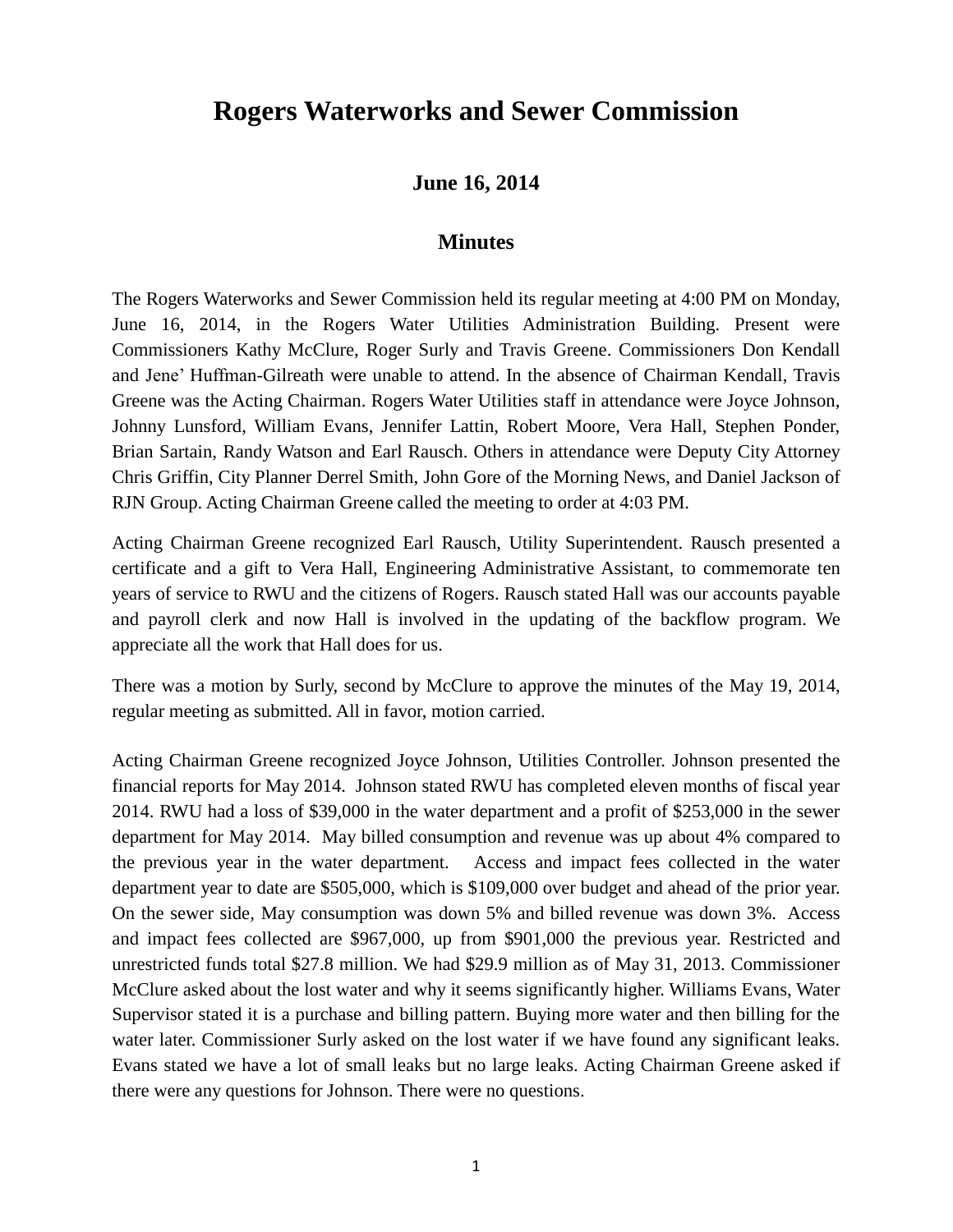Acting Chairman Greene recognized Earl Rausch, Utility Superintendent, for the May Staff report. Rausch stated in the engineering department, Price Lane water and sewer project is finishing.  $1<sup>st</sup>$  Street is about to advertise and utilities will be included in the City contract. The Pollution Control Facility (RPCF) plant is running fine. We have a monitoring report for Osage Creek and the report shows a slight uptrend in the phosphorus. The water department reported having performed 700 locates and 850 service calls. In the sewer department, the crews flushed 57,000 feet of sewer lines and camera inspected 7,300 feet of sewer lines. The sewer department reported no overflows for the month of May. Commissioner Surly asked where our projects are advertised. Rausch stated that we advertise in the Sunday Morning News and only in Northwest Arkansas area. Acting Chairman Greene asked if there were any questions for Rausch. There were none.

Acting Chairman Greene recognized Daniel Jackson, an Engineer with the RJN Group, to present the results of the flow monitoring study. RJN divided the City into 36 distinct basins for flow monitoring with each basin containing approximately 48,000 feet of sewer lines. We had to place 11 additional flow meters across the City due to the vast network of diversion structures. We also had 15 rain gauges installed. The investigation stage was August through September and the flow metering began on October 3, 2013. During the 2 month flow monitoring period, we had over 7 inches of rain with the largest rainfall event occurring on October 5, 2013. This rainfall event was a one year storm event which in this area is 1.9 inches of rain in a 24 hour period. This report shows what is happening in each of the 36 basins' infrastructure and helps to prioritize those that need attention from an inflow/infiltration (I/I) standpoint. We noticed the highest I/I flow was around the airport and understand this has been addressed. The north basins along Highway 102 have a significant permanent I/I flow, but there were only 7 basins that showed significantly high levels of I/I flow. Commissioner Surly asked does this report make any recommendations. Jackson stated we have identified all basins with high I/I for further investigation such as camera inspection and/or smoke testing. RJN is currently smoke testing a basin in the southwest part of the City because of the high inflow into the sewer lift station. Commissioner McClure asked about the purpose of smoke testing. Jackson stated smoke testing is the best method for locating cross connections and a good method for locating defects on both the public and private side. Acting Chairman Greene asked was there any areas we were surprised about the results. Rausch replied the airport area and Johnny Lunsford, sewer supervisor, replied the Pinnacle area. Commissioner McClure asked if the problems in the new areas were due to installation. Rausch stated we suspect a broken line or damaged by a bore in the creek. Acting Chairman Greene asked if there were any questions for Jackson. There were none.

Acting Chairman Greene recognized Earl Rausch, Utility Superintendent, to discuss the water and sewer trust agreements. Rausch stated we have prepared water and sewer trust agreements for Commission approval since our present trust agreements are about to expire. The trust agreements have been in effect since 1993 and we deposit all access and impact fees that are collected into these trusts. Acting Chairman Greene asked how long the trust agreements last. Chris Griffin, Deputy City Attorney, stated the trust agreements are for 20 years, but state statues